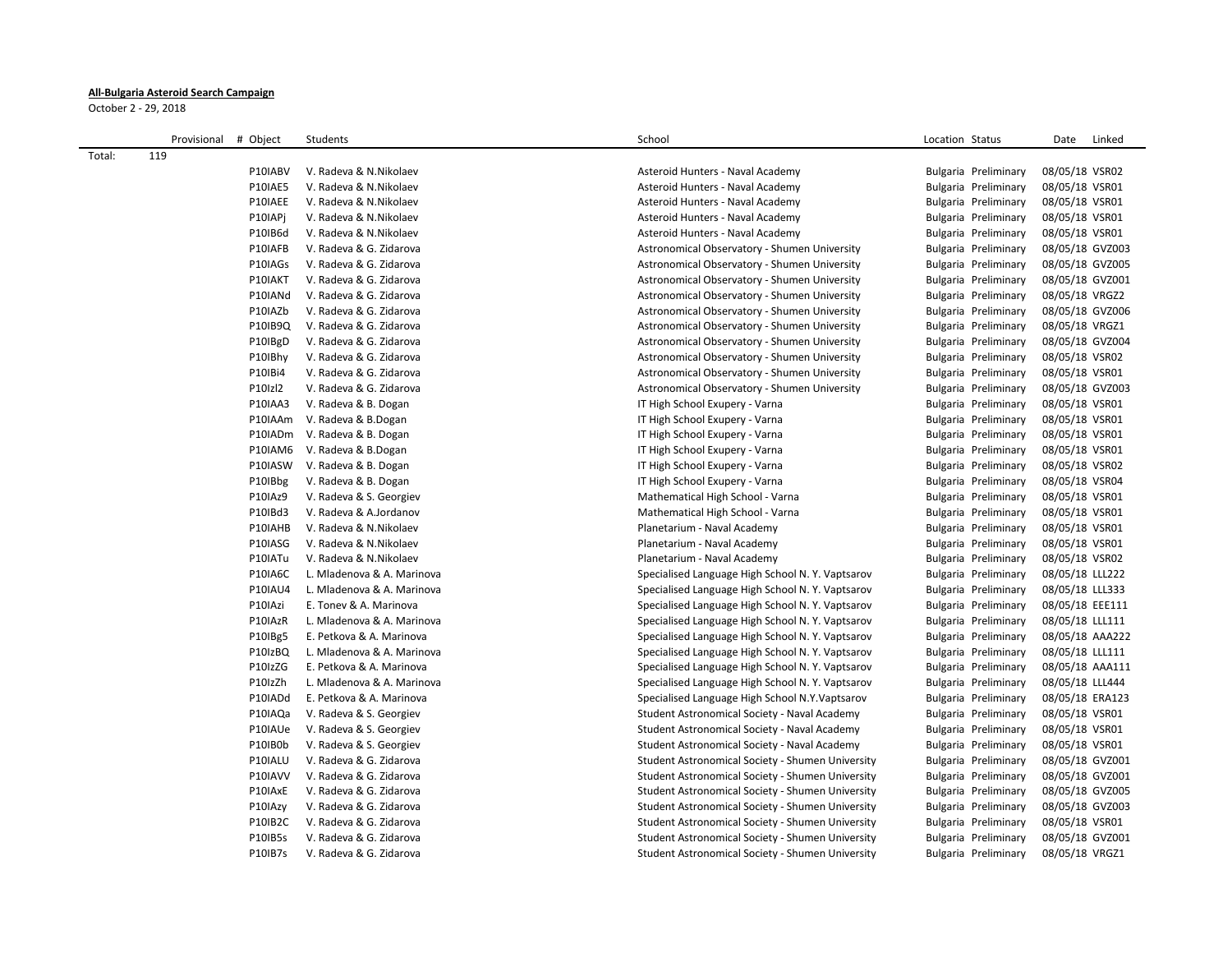| P10IzwY        | V. Radeva & G. Zidarova |
|----------------|-------------------------|
| <b>P10IAF1</b> | V. Radeva & A. Ivanova  |
| P10IAJT        | V. Radeva & A. Ivanova  |
| P10IAPo        | V. Radeva & A. Ivanova  |
| P10IAU8        | V. Radeva & A. Ivanova  |
| P10IB1G        | V. Radeva & A. Ivanova  |
| P10IB3I        | V. Radeva & A. Ivanova  |
| P10IAZe        | V. Radeva & S. Georgiev |
| P10IAzt        | V. Radeva & S. Georgiev |
| P10IB0O        | V. Radeva & S. Georgiev |
| <b>P10IB0U</b> | V. Radeva & S. Georgiev |
| P10IBgX        | V. Radeva & S. Georgiev |
| P10IBjH        | V. Radeva & S. Georgiev |

P10IP0y V. Radeva & A. Silvestrova e e a metal asteroid Hunters - Naval Academy e a metal Bulgaria Preliminary 08/08/18 VRAS01 P10IP3M V. Radeva & A. Silvestrova e e a metal asteroid Hunters - Naval Academy e a metal Bulgaria Preliminary 08/08/18 VRAS01 P10IP5G V. Radeva & A. Silvestrova entertainment controlled Hunters - Naval Academy entertainment and Bulgaria Preliminary 08/08/18 SARV01 P10IKYv G. Zidarova **Astronomical Observatory - Shumen University** Bulgaria Preliminary 08/08/18 GVZ005 P10IL4B G. Zidarova Astronomical Observatory - Shumen University Bulgaria Preliminary 08/08/18 GVZ002 P10IL8a G. Zidarova **Astronomical Observatory - Shumen University** Bulgaria Preliminary 08/08/18 GVZ001 P10ILad G. Zidarova **Astronomical Observatory - Shumen University** Bulgaria Preliminary 08/08/18 GVZ004 P10ILax G. Zidarova Astronomical Observatory - Shumen University Bulgaria Preliminary 08/08/18 GVZ003 P10ILdg G. Zidarova **Astronomical Observatory - Shumen University** Bulgaria Preliminary 08/08/18 GVZ003 Preliminary 08/08/18 GVZ003 P10ILky G. Zidarova **Astronomical Observatory - Shumen University** Bulgaria Preliminary 08/08/18 GVZ001 P10IOHA G. Zidarova Astronomical Observatory - Shumen University Bulgaria Preliminary 08/08/18 GVZ002 P10IOK1 G. Zidarova Astronomical Observatory - Shumen University Bulgaria Preliminary 08/08/18 GVZ001 P10IP3o G. Zidarova **Astronomical Observatory - Shumen University** Bulgaria Preliminary 08/08/18 GVZ003 Pulgaria Preliminary 08/08/18 GVZ003 P10IP4v G. Zidarova entertainment controlled astronomical Observatory - Shumen University Bulgaria Preliminary 08/08/18 GVZ001 P10IP5B G. Zidarova Astronomical Observatory - Shumen University Bulgaria Preliminary 08/08/18 GVZ002 P10IP0M V. Radeva & B. Dogan **IT High School Exupery - Varna** Bulgaria Preliminary 08/08/18 RVDB01 P10IP1E V. Radeva & B. Dogan **IT High School Exupery - Varna** Bulgaria Preliminary 08/08/18 RVDB02 P10IP2G V. Radeva & B. Dogan **IT High School Exupery - Varna** Bulgaria Preliminary 08/08/18 RVDB01 P10IP3D V. Radeva, V. Akifiev & B. Dogan IT High School Exupery - Varna Bulgaria Preliminary 08/08/18 VSR02 P10IP4H V. Radeva & B. Dogan International Company IT High School Exupery - Varna Publishing Bulgaria Preliminary 08/08/18 RVDB01 P10IP4O V. Radeva & B. Dogan **IT High School Exupery - Varna** Bulgaria Preliminary 08/08/18 RVDB02 P10IOMB V. Radeva & K. Goranov The Mathematical High School - Varna The Mulgaria Preliminary 08/08/18 VSR01 P10IONW V. Radeva & K. Goranov The Mathematical High School - Varna The Mulgaria Preliminary 08/08/18 VSR02 P10IOZk V. Radeva & K. Goranov Charles Mathematical High School - Varna Charles Bulgaria Preliminary 08/08/18 VSR01 P10IOLa O. Andrade, P. Samos, V. Radeva & A. Silvestrova Planetarium - Naval Academy Bulgaria Preliminary 08/08/18 OAPSAS1 P10ILal L. Mladeniva, I. Marinov & A. Marinova Superialised Language High School N. Y. Vaptsarov Bulgaria Preliminary 08/08/18 LLL222 P10IODM I. Marinov & A. Marinova Specialised Language High School N. Y. Vaptsarov Bulgaria Preliminary 08/08/18 III2222 P10IOIK I. Marinov & A. Marinova Specialised Language High School N. Y. Vaptsarov Bulgaria Preliminary 08/08/18 III1111 P10IOLf E. Tonev & A. Marinova Specialised Language High School N.Y.Vaptsarov Bulgaria Preliminary 08/08/18 EEE111 P10IP46 E. Petkova & A. Marinova Specialised Language High School N.Y.Vaptsarov Bulgaria Preliminary 08/08/18 ERA187 P10ILfd V. Radeva, O. Andrade, P. Salmos & S. Yanev Student Astronomical Society - Naval Academy Bulgaria Preliminary 08/08/18 VRSY01 P10IOFt V. Radeva, O. Andrade, P. Salmos & S. Yanev Student Astronomical Society - Naval Academy Bulgaria Preliminary 08/08/18 RASY01 P10IOHG V. Radeva, O. Andrade, P. Salmos & S. Yanev Student Astronomical Society - Naval Academy Bulgaria Preliminary 08/08/18 VRSY01 P10IOIn V. Radeva & O. Andrade Student Astronomical Society - Naval Academy Bulgaria Preliminary 08/08/18 VROA01

Student Astronomical Society - Shumen University Bulgaria Preliminary 08/05/18 GVZ004 Student Space Agency - Naval Academy Bulgaria Preliminary 08/05/18 VSR01 P10IAJT V. Radeva & A. Ivanova Student Space Agency - Naval Academy Bulgaria Preliminary 08/05/18 VSR02 P10IAPo V. Radeva & A. Ivanova Student Space Agency - Naval Academy Bulgaria Preliminary 08/05/18 VSR01 P10IAU8 V. Radeva & A. Ivanova Student Space Agency - Naval Academy Bulgaria Preliminary 08/05/18 VSR02 P10IB1G V. Radeva & A. Ivanova Student Space Agency - Naval Academy Bulgaria Preliminary 08/05/18 VSR01 Student Space Agency - Naval Academy Bulgaria Preliminary 08/05/18 VSR01 Student Space Society - Naval Academy Bulgaria Preliminary 08/05/18 VSR01 Student Space Society - Naval Academy Bulgaria Preliminary 08/05/18 VSR05 P10IB0O V. Radeva & S. Georgiev Student Space Society - Naval Academy Bulgaria Preliminary 08/05/18 VSR02 P10IB0U V. Radeva & S. Georgiev Student Space Society - Naval Academy Bulgaria Preliminary 08/05/18 VSR04 P10IBgX V. Radeva & S. Georgiev Student Space Society - Naval Academy Bulgaria Preliminary 08/05/18 VSR01 Student Space Society - Naval Academy Bulgaria Preliminary 08/05/18 VSR03 P10IOXR V. Radeva & A. Silvestrova entertainment controlled Hunters - Naval Academy entertainment and Bulgaria Preliminary 08/08/18 VRAS02